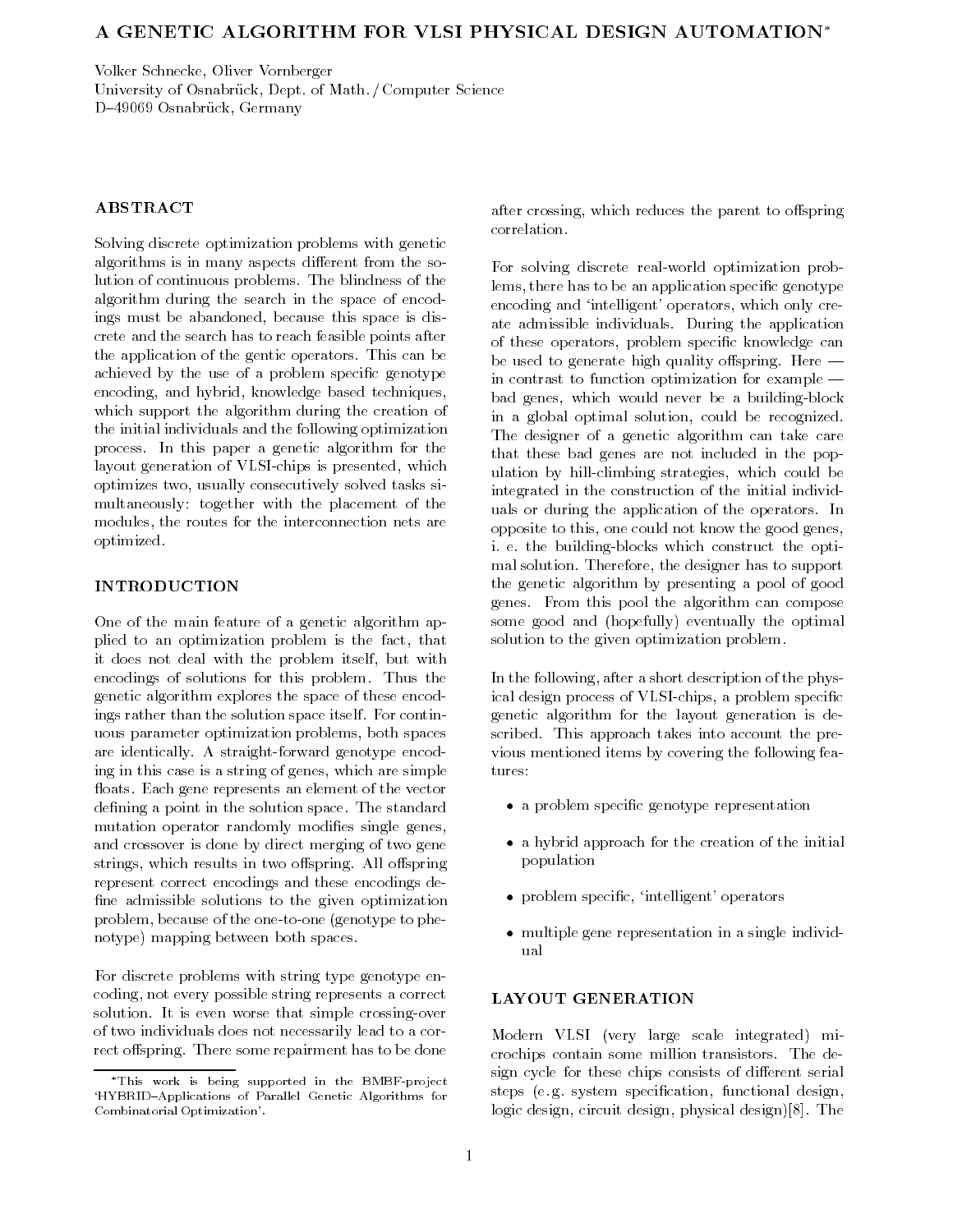physical design outlines the transformation of a cir cuit description (which is the result of the preceding circuit design process) into the *layout* of a chip. which is needed for the following fabrication step - The layout includes the geometric descrip tion of the circuit components and the information for the routes of the interconnections between them-It also has *pads* positioned on its borders for the  $I/O$ connections of the chip- The objectives in layout gen eration are to minimize the area of the circumscrib ing rectangle and to produce a routing with short wirelengths, especially for some critical nets.

Due to its complexity, the physical design is usually as consecutive consecutive subsection in the circumstance of the circumstance subsection of the circumstance o cuit has to be partitioned to get a number of modules  $\mu$  macro cens) which have to be placed on the chip -oorplanning- During placement there has to be enough space reserved to ensure the completion of all interconnections later on- In the routing phase pins on the border of the modules have to be connected. This is done in two steps. In the global routing the loose' routes are determined, while in the *detailed* rowering the exact routes for the nets in each channel. between two modules are computed-with two modules are computed-with two modules are computed-with two modules  $\mathbb{R}^n$ the physical design is the compaction of the layout where it is compressed in all dimensions so that the to the algorithm described in the algorithm described in the theory. The algorithm described in the second in the second in the second in the second in the second in the second in the second in the second in the second in paper combines the routing with the placement pro cess during layout generation- For a more detailed description of the usual phases and possible solution methods in contrast to the approach described in this paper see  $[7]$ .

### THE INPUT

The input to the layout generation process for macro cell layouts is a set of modules, which are rectan- $\Box$  blocks-blocks-blocks-blocks-blocks-blocks-blocks-blocks-blocks-blocks-blocks-blocks-blocks-blocks-blocks-blocks-blocks-blocks-blocks-blocks-blocks-blocks-blocks-blocks-blocks-blocks-blocks-blocks-blocks-blocks-blocks unit which consists of hierarchically arranged sub cells- There are two kinds of modules cf- g-  A fixed module has fixed dimensions with exact terminal positions for the interconnection nets on its  $\frac{1}{2}$  borders and  $\frac{1}{2}$  and  $\frac{1}{2}$  are  $\frac{1}{2}$  and  $\frac{1}{2}$  are  $\frac{1}{2}$  and  $\frac{1}{2}$  are  $\frac{1}{2}$  and  $\frac{1}{2}$  are  $\frac{1}{2}$  and  $\frac{1}{2}$  are  $\frac{1}{2}$  and  $\frac{1}{2}$  are  $\frac{1}{2}$  and  $\frac{1}{2}$  are  $\frac$ various implementations with different aspect ratios, which are denited by a shapefunction-this is a stepfunction which is characterized by a set of minimal with combinations groups groups groups groups groups groups groups and the combinations of the combinations of the combinations of the combinations of the combinations of the combinations of the combinations of the combina interconnection nets of a flexible module, only a list of terminals for each side is given but no exact termi nal positions, because these vary with the different implementations-



**Figure 1:** The input for a fixed cell  $(top)$ and a flexible cell with the shapefunction (bottom)

## A GENETIC ALGORITHM FOR LAYOUT GENERATION

A layout is described by the positions of the mod ules, the chosen implementation for the flexible modules and the routes of the interconnection nets on the layout between the layout between the cells-between the cells-between the cells-between the cells-between the c plex phenotype can not directly be represented by a gene string of elementary data types- A feasible way to characterize the placement of the modules is a binary slicing trees-benzon trees-benzon trees-benzon trees-benzon trees-benzon trees-benzon trees-benzon tr cific genotype encoding for the layout optimization  $\cdots$  .  $\cdots$  .  $\cdots$ 



Figure - The genotype representation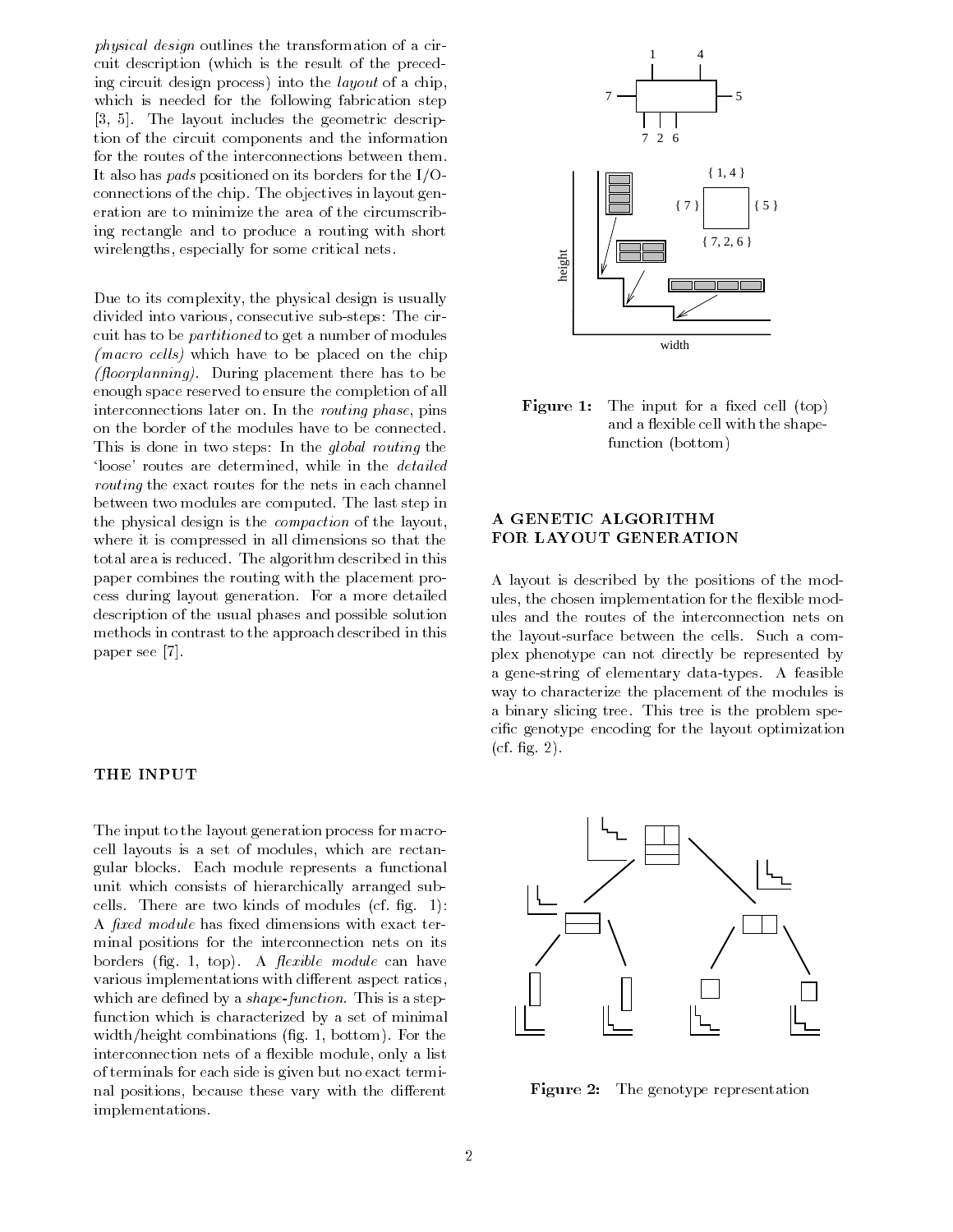The structure of the tree fixes the relative placement of the single *blocks* (modules) which are represented by its leaves. Each miller head leplocemed a meter  $block,$  which defines the arrangement for the set of blocks characterized by the leaves of the correspond ing sub tree and information about the routing in side this partial ing a different partial limit in provincial contracts and for flexible blocks are taken into account by storing shape functions for all nodes in the tree so that a single individual represents different layouts, if some blocks are exibited to block the company of the combined to the combined of the combined of the combined of th a metal arrangement and the rotation of the rotation of the rotation of the rotation of the rotation of the ro the composed are shaped blocks are shaped blocks are shaped functions of both blocks can be added which results in a shape the metal the metal for the metal state of the metal the metal  $\alpha$ of implementations for the meta blocks in the higher levels of the tree does not grow exponentially with their height in the tree because there are redundant implementations - For the example shown in gure 3, two flexible blocks with three and two implementations are positioned upon- The shape function for the resulting meta block has only two di erent non redundant implementations- An upper bound for the routing space inside the meta block is computed and a domestic state and and provided to its shape of the shape of the state of the state of the state of the



**Figure 3:** The combination of two flexible addition of routing space

## HYBRID CREATION OF INDIVIDUALS

The slicing tree for an individual of the initial pop ulation is composed in a bottom is composed in a bottom in a bottom in a bottom in a bottom in a bottom in a s cial heuristic - the *iterated matching*  $[2]$  - is used

to create building blocks which dene high quality partial layouts- For that a complete graph is con structed: the nodes represent the blocks, and each edge is weighted with a value which defines the quality of a meta block consisting of the two blocks char acterization by the adjacent nodes-in matching in this graph is a set of disjunct node pairs and the max imum weighted matching is the matching with the maximal sum of edge weights can be go the sum of the sum of the sum of the sum of the sum of the sum of the sum of the sum of the sum of the sum of the sum of the sum of the sum of the sum of the sum of the sum of the sum ity of a meta block is marked out by the number of common nets of the combined blocks-



Figure 4: A matching graph for four blocks, the three possible matchings and the maximum weighted  $matching (c)$ 

The matching process is iterated for each level of the tree until the root node is computed in the second second iteration meta blocks which consist of two blocks are paired in the third iteration metal in the third iteration four blocks are combined and so on- This heuristic places highly connected blocks together and so re duces the overall wirelength and the total area of the layout- Because the iterated matching is a determin istic process, care has to be taken to create various individuals- For that randomness is included in the computation of the edge weights for some of the used matching graphs.

### THE INTEGRATED ROUTING

Because of the hierarchical construction of the in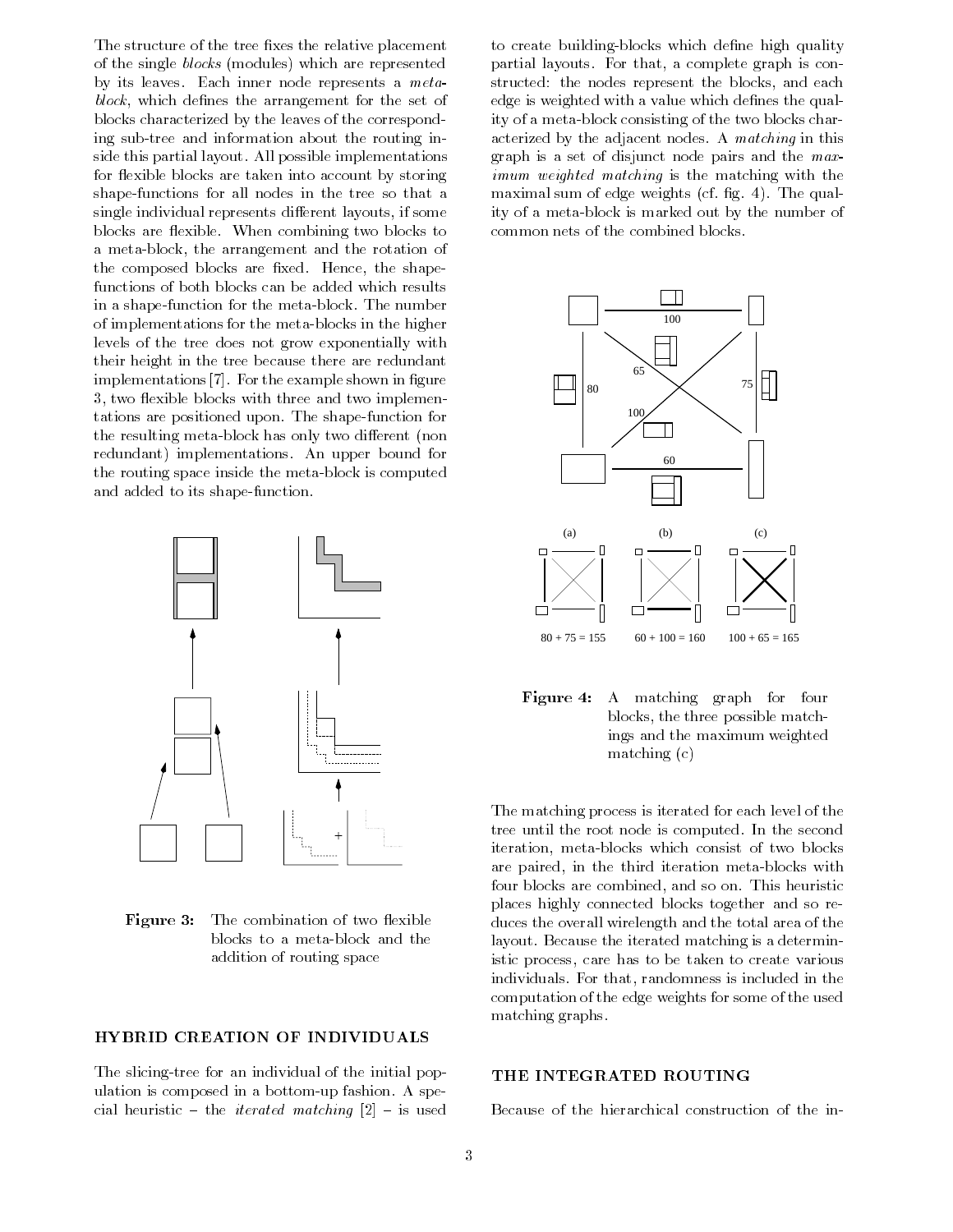

**Figure 5:** The construction of the detailed routing when combining a meta

dividuals and the binarity of the tree, the detailed routing on the layout can be computed during the placement of the blocks-that a metal change of the blocks-that an considered to be a fixed unit in the higher levels of the tree- When combining two blocks all routing inside the resulting meta block is done cf- g- -Terminals on the outer borders are passed on as ter minals in the channel and on the outer sides of the blocks are connected, if they are shared by a combe connected or have to be connected to more termi nals than only those contained in this meta block are passed on as terminals to one of the borders which are adjacent to the channel- received the direct the direct direct the direct of  $\mathcal{L}_\mathcal{A}$ tion of the way out of the channel is determined by a top down traversal of the tree following the bottom up construction phase- During this phase there is a check for each net, whether it is included inside of one of the partial layouts which are joined in an inner node- In this case the net has to cross the channel and therefore a pseudo-optimal way for the forest product the set of the set output of the set output of the s of the channels in both sons of this node can be fixed  $\blacksquare$  -  $\blacksquare$  -  $\blacksquare$  -  $\blacksquare$  -  $\blacksquare$  -  $\blacksquare$  -  $\blacksquare$  -  $\blacksquare$  -  $\blacksquare$  -  $\blacksquare$  -  $\blacksquare$  -  $\blacksquare$  -  $\blacksquare$  -  $\blacksquare$  -  $\blacksquare$  -  $\blacksquare$  -  $\blacksquare$  -  $\blacksquare$  -  $\blacksquare$  -  $\blacksquare$  -  $\blacksquare$  -  $\blacksquare$  -  $\blacksquare$  -  $\blacksquare$  -  $\blacksquare$ 

This method achieves that the nets follow the hierar chy of the cuts defined by the slicing tree structure. This way is often not optimal, but during the optimization process, the optimal structure of the slicing tree  $-$  regarding layout area and routing  $-$  is computed- In comparison to former experiments where



Figure 6: Fixing a global route by a topdown traversal (left) for the pseudo optimal way right

the global routes were chosen randomly when com bining the metal wirelength is the theory wirelength is considerably reduced- When choosing random routes for all nets out of the channels, many nets are routed to the outer border of the layout and have to be con nected after composing the root node- Of course it could be possible to do the optimization of these routes by the genetic algorithm later on, but if one is able to compute (nearly) optimal routes 'by hand', there is no need for passing this work to the genetic algorithm-

## MULTIPLE GENES

As mentioned before, all resulting implementations for the meta blocks containing 
exible blocks are stored-because is useful because one of the storing all alternatives is useful because one one of the storing o could not decide in the lower levels of the tree, which implementation of a meta block would be the best to minimize the overall area of the layout- Due to the simple adding of shape functions and the binarity of the tree, the optimal sizing of the flexible modules to reach an optimal layout (optimal for the special placement can directly be determined by a top down a traversal of the tree after fixing the best implementation for the root node [7].

This technique can be characterized as storing mul tiple genes in some locations of the genotype- It is a very good example for an opportunity the designer of a gentic algorithm has to increase its performance without directly guiding the search: when two blocks are combined, good combinations can be determined of these good combinations are the best to be com posed to a global optimal solution? Just let the genetic algorithm decide by making available a pool of good buildings and building the property of the property of the property of the property of the property of the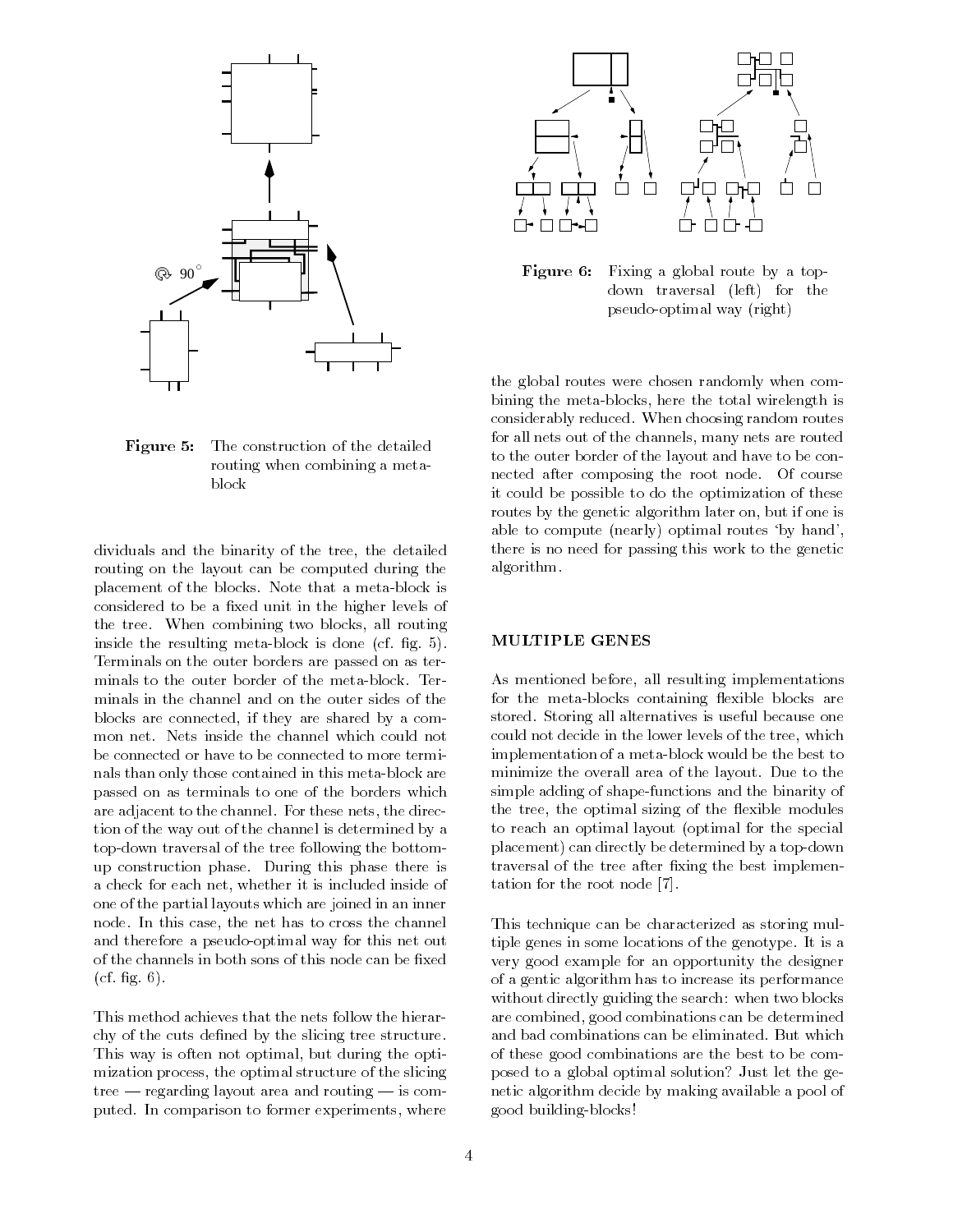After the construction of the initial individuals, which already contain a lot of good components, the genetic algorithm starts the optimization by modifying individuals (mutation), and by combining blocks crossover-blocks crossover-blocks crossover-blocks crossovererator for changing the arrangement of two blocks inside a metal block the main mutation operators are main mutation operators of the main mutation operators of modify the slicing tree cases of the slicing term of the slicing term of the slicing term of the slicing term of the slicing term of the slicing term of the slicing term of the slicing term of the slicing term of the slici exchanges blocks which corresponds to the corresponds which corresponds which corresponds to the corresponds of the corresponds of the corresponds of the corresponds of the corresponds of the corresponds of the corresponds to exchanging cells or partial layouts on the lay out surface-term in the other interaction of the other interaction operation operation operation operation operation operation operation operation operation operation operation operation operation operation operation opera tor changes the structure of the tree by randomly picking out a subtree and inserting it into the tree at a different position, which corresponds to moving cells or partial in the law in the lay out surfacestoring all important implementations for the meta blocks once more enhances the performance of the genetic algorithm, because for a moved partial layout a different implementation might be better in its new environment.



Figure 7: Mutation by exchaning blocks  $(top)$  and by changing the structure of slicing tree (bottom)

The implementation of the crossover operator is straight forward Two individuals are randomly cho sen to produce one one prospect with subtrees a subtrees to are searched in the parents which are composed to a subtree in the observed  $\mathbf{B}$  . The observed usual proposition is the observed usual proposition of  $\mathbf{B}$ ally do not build a complete layout, a third part has to be added to the layout of the resulting offspring. Due to this, the heritability (number of transmitted

genes from the parents) is smaller than for problems where crossing and crossing leads to a correctly leads to a correctly leads to a correctly leads to a correctly leads to a correctly leads to a correctly leads to a correctly leads to a correctly leads to a correctly leads vidual- During the adding of the missing blocks into the tree of the offspring, the iterated matching is used once more to construct new (good) buildingblocks-turned out to be not has turned out to be not helpful to be not helpful to do be not helpful to do be n some intelligent crossover i-t-t-oming for large mas junct subtrees for example- Research is carried out to include a recombination operator for gene pool recommended the company of compared by  $\mathbb{R}^n$ combining combined compared by a pool of good part tial solutions-

When designing a genetic algorithm for a specific problem, it is very important that a global optimum can be reached starting from any set of individuals by the application of the genetic operators- For an al  $\Box$ structured genotype encoding this tree encoding this tree encoding this tree encoding this tree encoding this tree encoding the set of the set of the set of the set of the set of the set of the set of the set of the s means if recombination only combines real subtrees with at least two leaves, then each pair of leaves contained in the encoding of an optimal solution must already exist in one of the initial individuals, or must be able to be constructed by mutation- Otherwise the genetic algorithm will never reach the optimum.



Figure A layout with macro cells